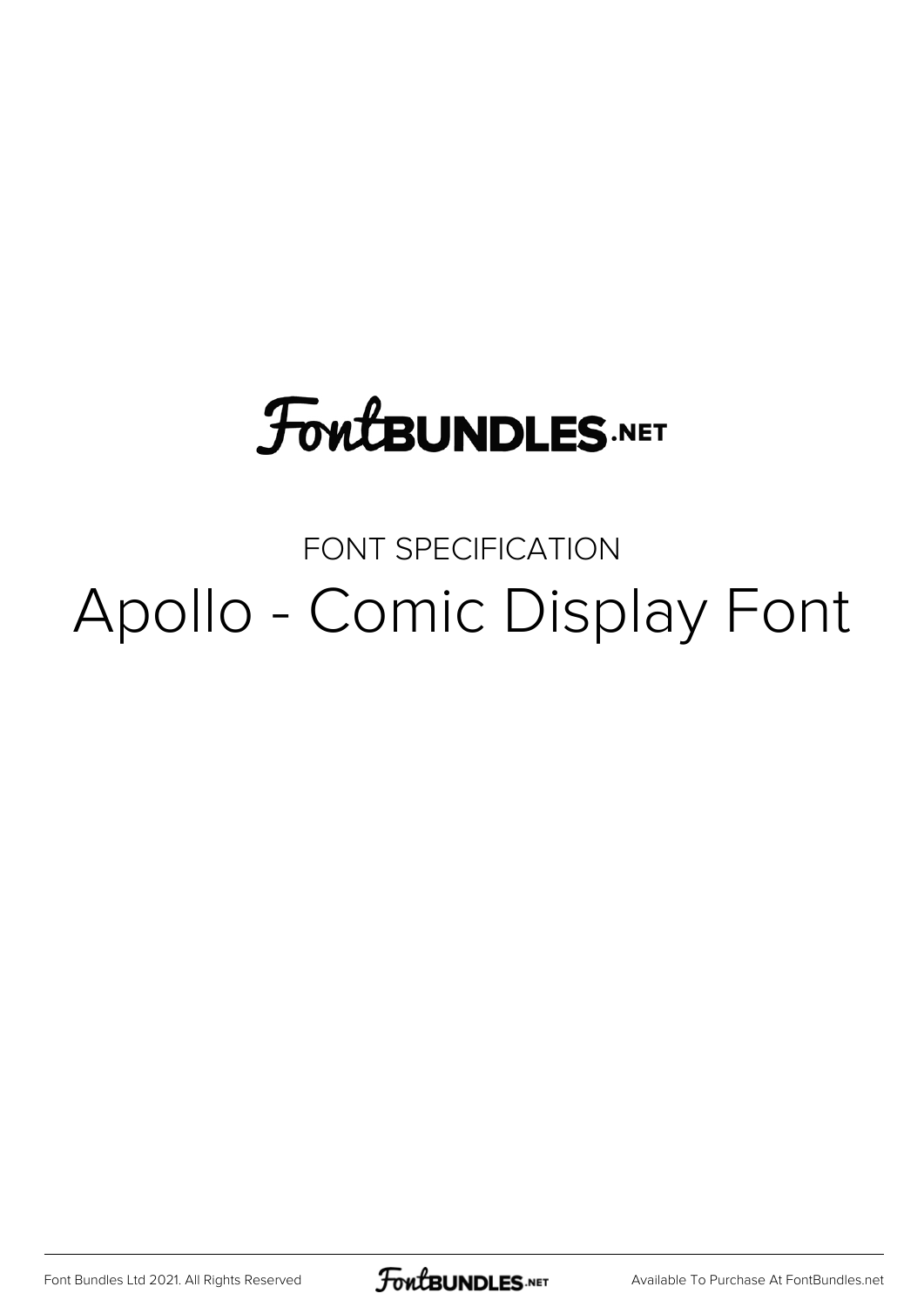

**Uppercase Characters** 

## ABCDEFGHIJKLMNOP QRSTUVWXYZ

Lowercase Characters

## ABCDEFGHIJKLMNOP QRSTUVWXYZ

Numbers

#### 0123456789

**Punctuation and Symbols** 

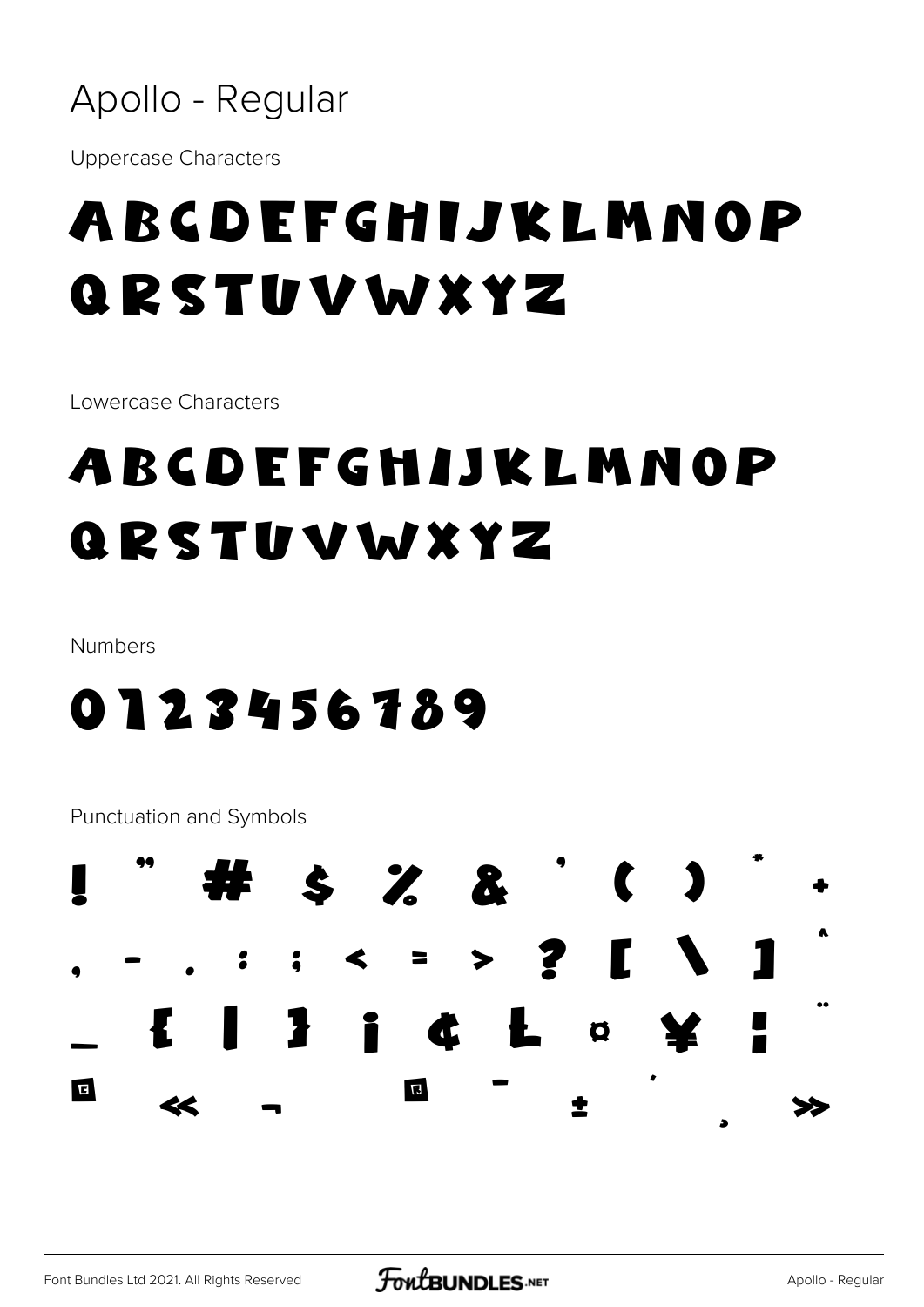All Other Glyphs

# À Á Â Ã Ä Å Æ Ç È É Ê Ë Ì Í Î Ï Ð Ñ Ò Ó Ô Õ Ö × Ø Ù Ú Û Ü Ý Þ ß à á â ã ä å æ ç è é ê ë ì í î ï ð ñ ò ó ô õ